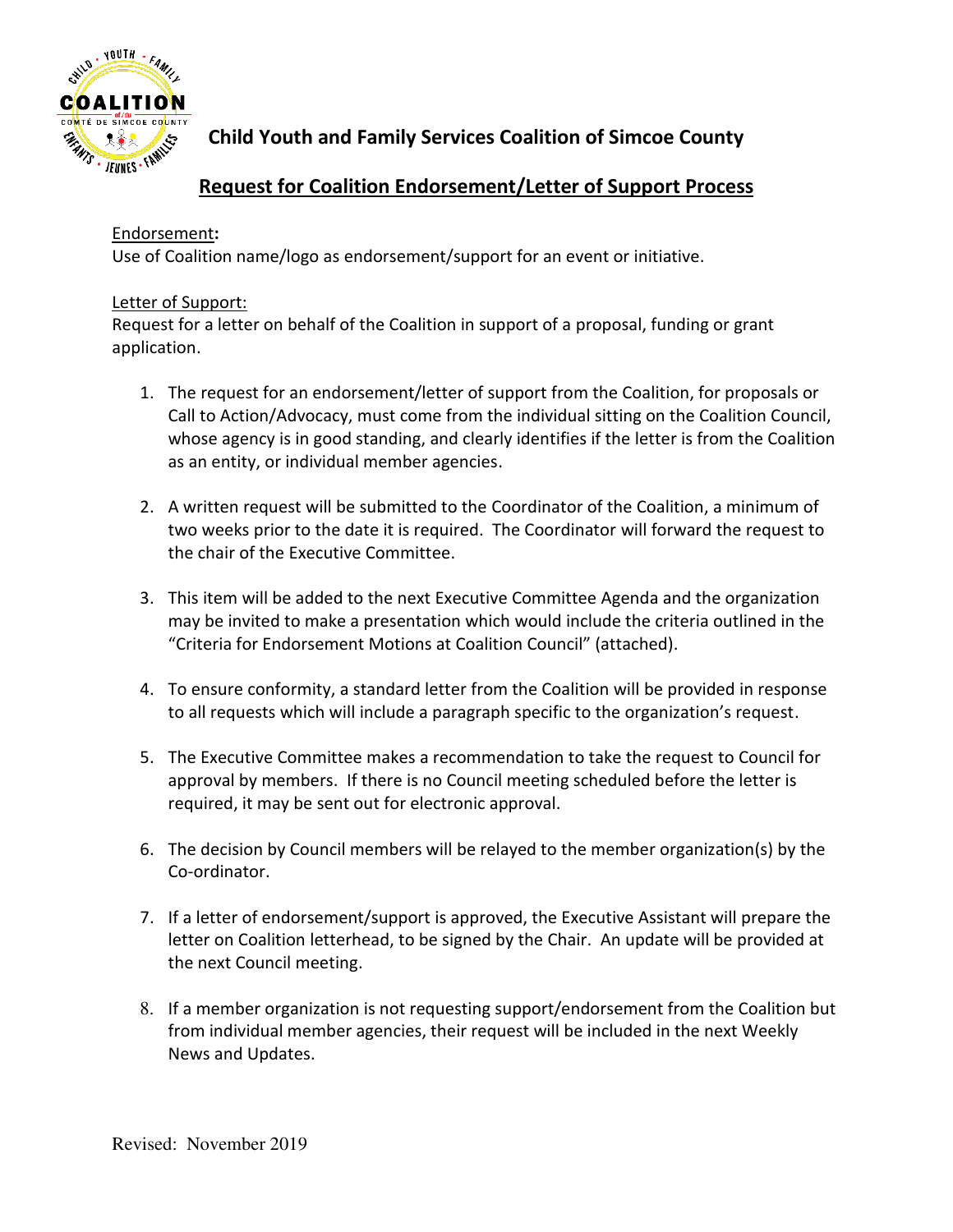

### **Criteria for Endorsement Motions at Coalition Council**

## **Preamble**

Since the Coalition was formed in 1999, it has grown to represent the majority of agencies and services in Simcoe County that touch the lives of children, youth, and their families. The Coalition has been a significant tool for funders to obtain advice and consultation around service system decisions, including the provision of resources. The Coalition has also served the community well by strongly encouraging agencies that are considering services system changes, of any form, to be considered within the context of all Coalition members. This helps to reduce duplication of efforts as well as identify gaps in the service system.

Over the years, interest groups have come to the Coalition for support and endorsement of various proposals being submitted to funding sources or to governmental bodies advocating for policy change. Granting of a support letter or other formal endorsements has been generally given if the proposal "makes good sense" to the majority of Council members. Now that the Coalition has gained enhanced legitimate authority (real and perceived) to speak on what is in the best interests of children and youth in the County, the time has come to more formally develop criteria upon which the Coalition can objectively makes decisions to support motions for endorsement from member agencies or others regarding the service system.

Motions of Endorsement must be presented by a member who is the representative for the Coalition (or designate) a minimum of two weeks before it is required, to be considered. The agency must be in good standing. Endorsement requests will be voted on at a regularly scheduled Coalition Council meeting. Letters of Endorsement will be written on Coalition letterhead, signed by the Coalition Chair (or designate), and copied to Coalition Council members.

### **Criteria for Support**

All requests for endorsement will be vetted by the Executive Committee and include the following considerations:

- a. Does the request align with the Vision/Mission of CYFS Coalition? Yes No
- b. Which strategic direction(s) below does the MS connect with and how?